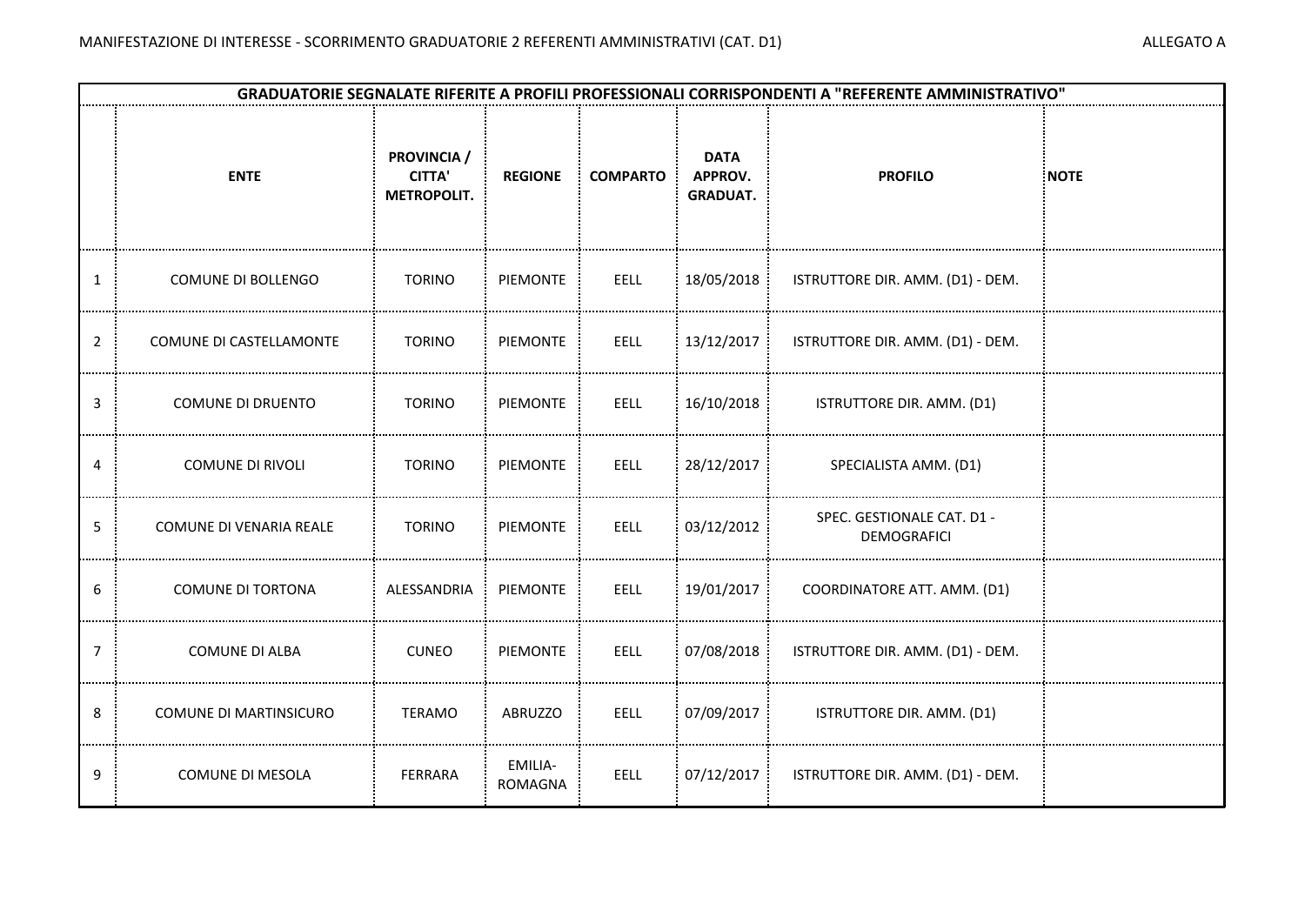|    | 10 : COMUNE DI CERNUSCO SUL NAVIGLIO | <b>MILANO</b>  | LOMBARDIA :     | EELL        |                          | 20/11/2017   ISTR. DIR. AMM. (D1) - UFF. COMMERCIO                                                               |                                                                            |
|----|--------------------------------------|----------------|-----------------|-------------|--------------------------|------------------------------------------------------------------------------------------------------------------|----------------------------------------------------------------------------|
| 11 | COMUNE DI SPECCHIA                   | <b>LECCE</b>   | PUGLIA          | EELL        | 26/06/2014               | ISTRUTTORE DIR. AMM. (D1)                                                                                        |                                                                            |
| 12 | COMUNE DI SQUINZANO                  | <b>LECCE</b>   | PUGLIA          | <b>EELL</b> | 23/07/2015               | ISTRUTTORE DIR. AMM. (D1)                                                                                        |                                                                            |
| 13 | <b>COMUNE DI FIRENZE</b>             | <b>FIRENZE</b> | TOSCANA         | EELL        | $\frac{1}{2}$ 05/06/2018 | ISTRUTTORE DIR. AMM. (D1)                                                                                        |                                                                            |
| 14 | UNIVERSITA' VANVITELLI CASERTA       | CASERTA        | CAMPANIA        | UNIV        | 31/10/2011               | CATEGORIA D1 AREA AMM.-GEST.                                                                                     | <b>CATEGORIA</b><br>CORRISPONDENTE AI SENSI<br><b>EDEL DPCM 26.06.2015</b> |
| 15 | COMUNE DI NICHELINO                  | <b>TORINO</b>  | <b>PIEMONTE</b> | EELL        | 12/12/2016               | ISTRUTTORE DIRETTIVO (D1)                                                                                        | *GRADUATORIA<br>UTILIZZABILE IN CASO DI<br>SCOPERTURA (L. 68/99)           |
|    |                                      |                |                 |             |                          |                                                                                                                  |                                                                            |
|    |                                      |                |                 |             |                          |                                                                                                                  |                                                                            |
|    |                                      |                |                 |             |                          |                                                                                                                  |                                                                            |
|    |                                      |                |                 |             |                          |                                                                                                                  |                                                                            |
|    |                                      |                |                 |             |                          |                                                                                                                  |                                                                            |
|    |                                      |                |                 |             |                          |                                                                                                                  |                                                                            |
|    |                                      |                |                 |             |                          |                                                                                                                  |                                                                            |
|    |                                      |                |                 |             |                          |                                                                                                                  |                                                                            |
|    |                                      |                |                 |             |                          |                                                                                                                  |                                                                            |
|    |                                      |                |                 |             |                          |                                                                                                                  |                                                                            |
|    |                                      |                |                 |             |                          |                                                                                                                  |                                                                            |
|    |                                      |                |                 |             |                          |                                                                                                                  |                                                                            |
|    |                                      |                |                 |             |                          | GRADUATORIE SEGNALATE RIFERITE A PROFILI PROFESSIONALI NON CORRISPONDENTI A "REFERENTE AMMINISTRATIVO" O SCADUTE |                                                                            |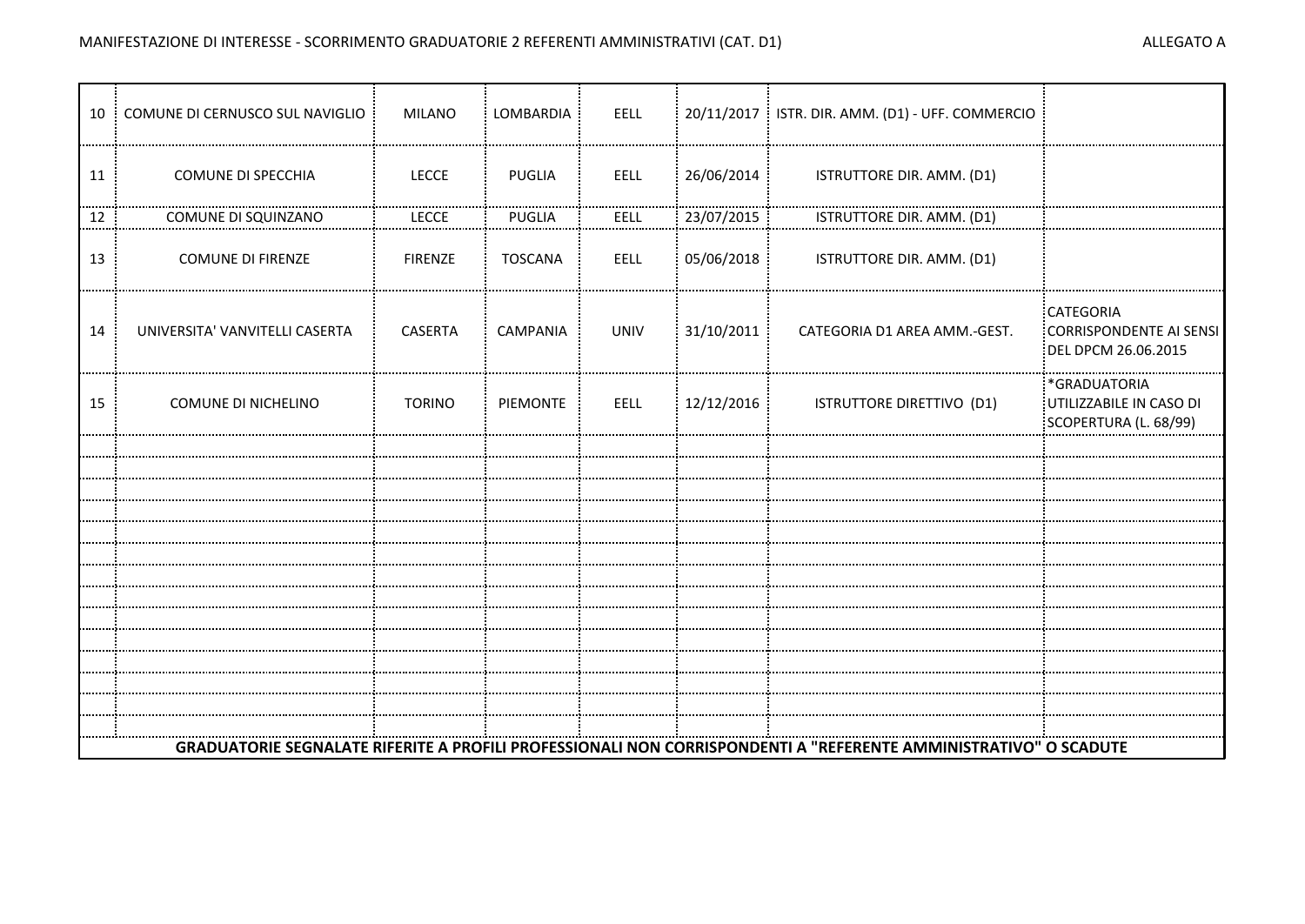|                | <b>ENTE</b>                      | PROVINCIA /<br><b>CITTA'</b><br><b>METROPOLIT.</b> | <b>REGIONE</b> | <b>COMPARTO</b> | <b>DATA</b><br>APPROV.<br><b>GRADUAT.</b> | <b>PROFILO</b>                                              | <b>NOTE</b>                                                                                                                                  |
|----------------|----------------------------------|----------------------------------------------------|----------------|-----------------|-------------------------------------------|-------------------------------------------------------------|----------------------------------------------------------------------------------------------------------------------------------------------|
| $\mathbf{1}$   | AGENZIA INTERREGIONALE PER IL PO | <b>TORINO</b>                                      | PIEMONTE       | EELL            | 15/10/2018 :                              | FUNZ. SPECIALISTA EC. FINANZ. (D1)                          | TITOLO DI STUDIO PER<br>L'ACCESSO NON DEL TUTTO<br>CORRISPONDENTE -<br>PROFILO PROFESSIONALE<br>RIFERITO A DIVERSA<br>PROFESSIONALITA'       |
| $\overline{2}$ | COMUNE DI BUTTIGLIERA ALTA       | <b>TORINO</b>                                      | PIEMONTE       | EELL            | 29/11/2017                                | ISTR.DIRETTIVO CONTABILE (D1)                               | TITOLO DI STUDIO PER<br>L'ACCESSO NON DEL TUTTO<br><b>CORRISPONDENTE</b>                                                                     |
| 3              | COMUNE DI CARIGNANO              | <b>TORINO</b>                                      | PIEMONTE       | EELL            | 28/09/2017                                | ISTRUTTORE DIRETTIVO RESP.<br>ARCHIVIO/PROT.                | <b>TITOLO DI STUDIO PER</b><br>L'ACCESSO NON DEL TUTTO<br>CORRISPONDENTE-<br>PROFILO PROFESSIONALE<br>RIFERITO A DIVERSA<br>PROFESSIONALITA' |
| 4              | COMUNE DI MARENTINO              | <b>TORINO</b>                                      | PIEMONTE       | EELL            | 25/10/2018                                | ISTR. DIR. AMM. CONTABILE (D1)                              | :TITOLO DI STUDIO PER<br>L'ACCESSO NON DEL TUTTO<br><b>CORRISPONDENTE</b>                                                                    |
| 5              | <b>COMUNE DI MONCALIERI</b>      | <b>TORINO</b>                                      | PIEMONTE       | EELL            | 09/09/2011                                | ASSISTENTE AMMINISTRATIVO (CAT. C) T. CORRISPONDENTE;<br>D. | CATEGORIA NON<br>SELEZIONE PER CONTRATTI<br>A TEMPO DETERMINATO                                                                              |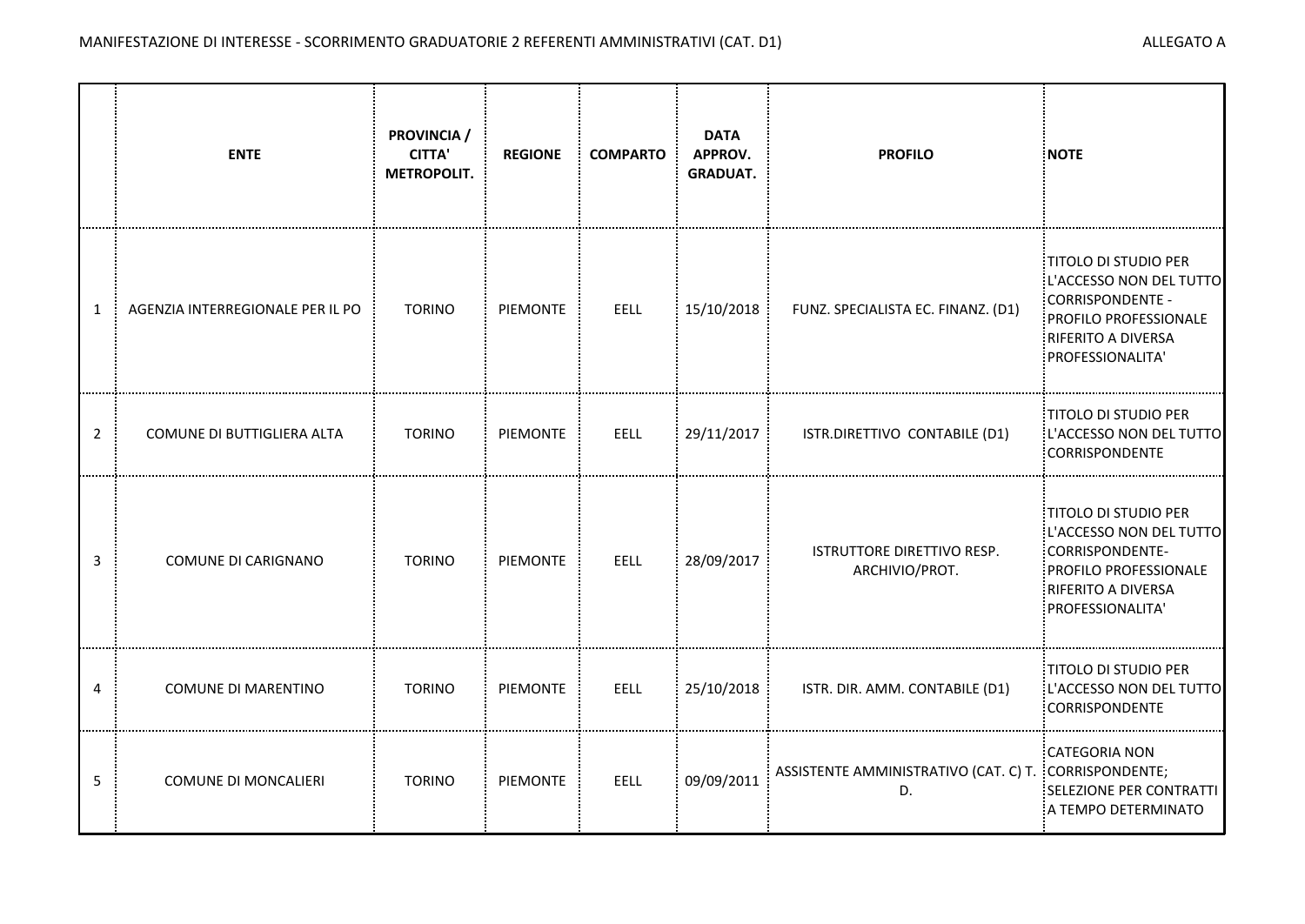| 6              | <b>COMUNE DI PIOBESI TORINESE</b>                                             | <b>TORINO</b> | PIEMONTE        | EELL        | 30/01/2018 | ISTR.DIRETTIVO CONTABILE (D1)                 | <b>TITOLO DI STUDIO PER</b><br>L'ACCESSO NON DEL TUTTO<br><b>CORRISPONDENTE</b>                                                                |
|----------------|-------------------------------------------------------------------------------|---------------|-----------------|-------------|------------|-----------------------------------------------|------------------------------------------------------------------------------------------------------------------------------------------------|
| $\overline{7}$ | COMUNE DI VENARIA REALE                                                       | <b>TORINO</b> | PIEMONTE        | EELL        | 03/12/2012 | SPEC. GESTIONALE CAT. D1 - COM.               | <b>TITOLO DI STUDIO PER</b><br>L'ACCESSO NON DEL TUTTO<br>CORRISPONDENTE                                                                       |
| 8              | CONS. SERVIZI SOCIO-ASS. CHIERESE                                             | <b>TORINO</b> | PIEMONTE        | EELL        | 08/03/2018 | ISTRUTTORE DIR. AMM. (D1)                     | TITOLO DI STUDIO PER<br>L'ACCESSO NON DEL TUTTO<br>CORRISPONDENTE-<br>PROFILO PROFESSIONALE<br><b>RIFERITO A DIVERSA</b><br>PROFESSIONALITA'   |
| 9              | CONSORZIO CIDIS (BEINASCO-BRUINO-<br>ORBASSANO PIOSSASCO-RIVALTA-<br>VOLVERA) | <b>TORINO</b> | PIEMONTE        | EELL        | 01/02/2018 | ISTRUTTORE DIR. AREA FIN.-AMM. (D1)           | <b>TITOLO DI STUDIO PER</b><br>L'ACCESSO NON DEL TUTTO<br>:CORRISPONDENTE-<br>PROFILO PROFESSIONALE<br>RIFERITO A DIVERSA<br>PROFESSIONALITA'  |
| 10             | ATC PIEMONTE SUD                                                              | ALESSANDRIA   | PIEMONTE        | <b>EELL</b> | 02/10/2018 | ASSISTENTE AMMINISTRATIVO (CAT. C)            | CATEGORIA NON<br>CORRISPONDENTE                                                                                                                |
| 11             | <b>IPAB BERTONE</b>                                                           | <b>CUNEO</b>  | <b>PIEMONTE</b> | EELL        | 13/12/2010 | DIRETTORE DI COMUNITA' SOCIO-<br>SANITARIA D3 | <b>TITOLO DI STUDIO PER</b><br>L'ACCESSO NON DEL TUTTO<br>:CORRISPONDENTE -<br>PROFILO PROFESSIONALE<br>RIFERITO A DIVERSA<br>PROFESSIONALITA' |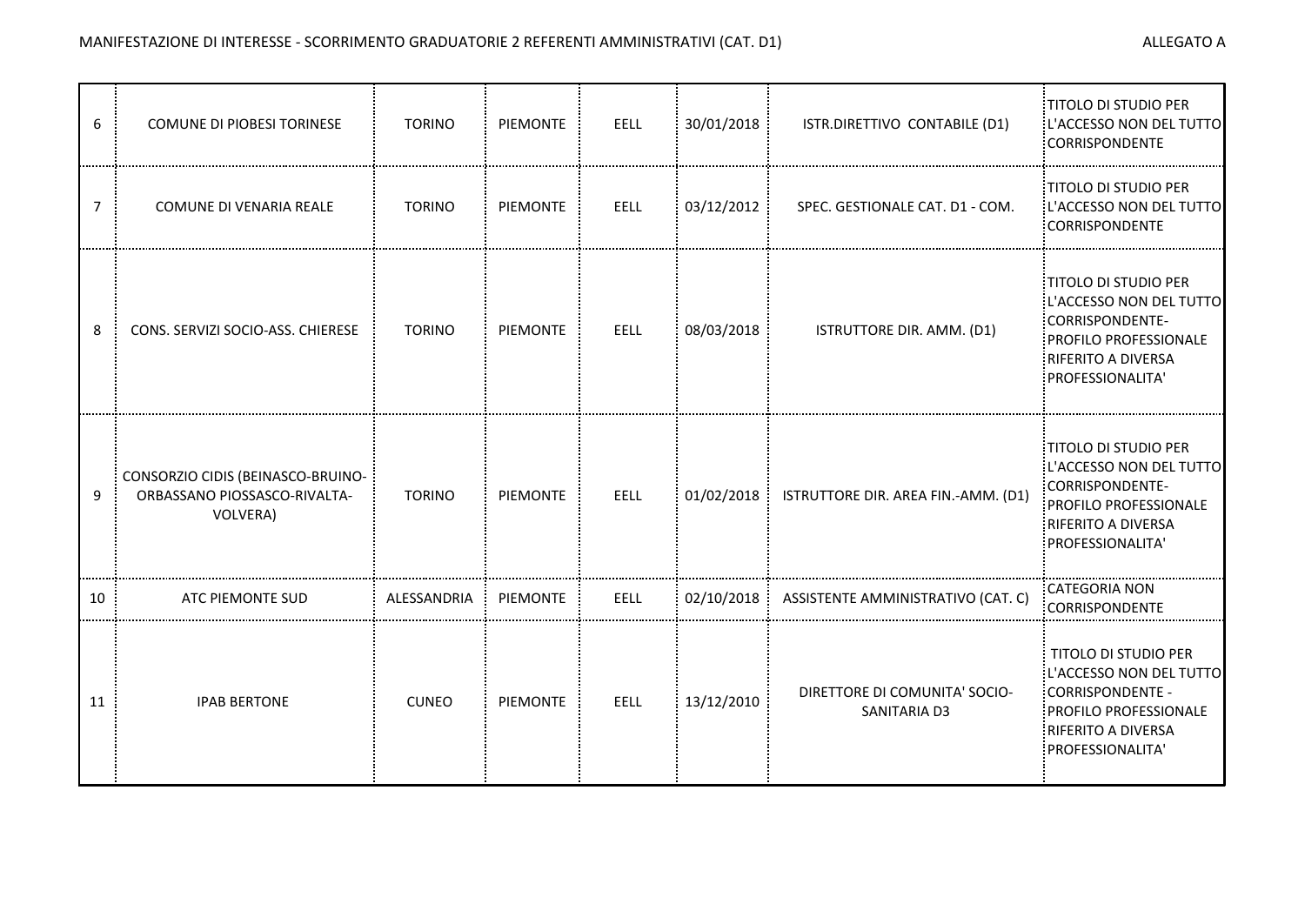| 12 | UNIONE COMUNI DEL MONVISO    | <b>CUNEO</b>                     | <b>PIEMONTE</b>           | <b>EELL</b> | 19/12/2017 | ISTRUTTORE DIR. POLIZIA LOCALE                    | PROFILO PROFESSIONALE<br>RIFERITO A DIVERSA<br>PROFESSIONALITA'                                                                                 |
|----|------------------------------|----------------------------------|---------------------------|-------------|------------|---------------------------------------------------|-------------------------------------------------------------------------------------------------------------------------------------------------|
| 13 | <b>COMUNE DI MONTAURO</b>    | CATANZARO                        | <b>CALABRIA</b>           | <b>EELL</b> | 15/03/2014 | ISTRUTTORE DIR. AREA AMM. (D1)                    | TITOLO DI STUDIO PER<br>L'ACCESSO NON DEL TUTTO<br><b>CORRISPONDENTE</b>                                                                        |
| 14 | COMUNE DI MELITO PORTO SALVO | <b>REGGIO</b><br><b>CALABRIA</b> | <b>CALABRIA</b>           | <b>EELL</b> | 09/12/2010 | FUNZIONARIO VIGILANZA (CAT. D3)                   | PROFILO PROFESSIONALE<br><b>RIFERITO A DIVERSA</b><br>PROFESSIONALITA'                                                                          |
| 15 | <b>COMUNE DI CASAVATORE</b>  | <b>NAPOLI</b>                    | <b>CAMPANIA</b>           | EELL        | 20/07/2012 | COMANDANTE POLIZIA LOCALE (D3)                    | PROFILO PROFESSIONALE<br><b>RIFERITO A DIVERSA</b><br>PROFESSIONALITA'                                                                          |
| 16 | <b>COMUNE DI CASORIA</b>     | <b>NAPOLI</b>                    | <b>CAMPANIA</b>           | EELL        | 15/12/2015 | ISTRUTTORE DIR. AMM. (D1)                         | <b>TITOLO DI STUDIO PER</b><br>L'ACCESSO NON DEL TUTTO<br>CORRISPONDENTE                                                                        |
| 17 | COMUNE DI ALTO RENO TERME    | <b>BOLOGNA</b>                   | EMILIA-<br><b>ROMAGNA</b> | <b>EELL</b> | 31/03/2018 | ISTRUTTORE DIRETTIVO AMM (D1) -<br><b>TURISMO</b> | TITOLO DI STUDIO PER<br>L'ACCESSO NON DEL TUTTO<br>CORRISPONDENTE                                                                               |
| 18 | UNIONE TRESINARO SECCHIA     | <b>REGGIO EMILIA</b>             | EMILIA-<br>ROMAGNA        | <b>EELL</b> | 04/09/2018 | ISTR.DIRETTIVO CONTABILE (D1)                     | PROFILO PROFESSIONALE<br><b>RIFERITO A DIVERSA</b><br>: PROFESSIONALITA' -<br>TITOLO DI STUDIO PER<br>L'ACCESSO NON DEL TUTTO<br>CORRISPONDENTE |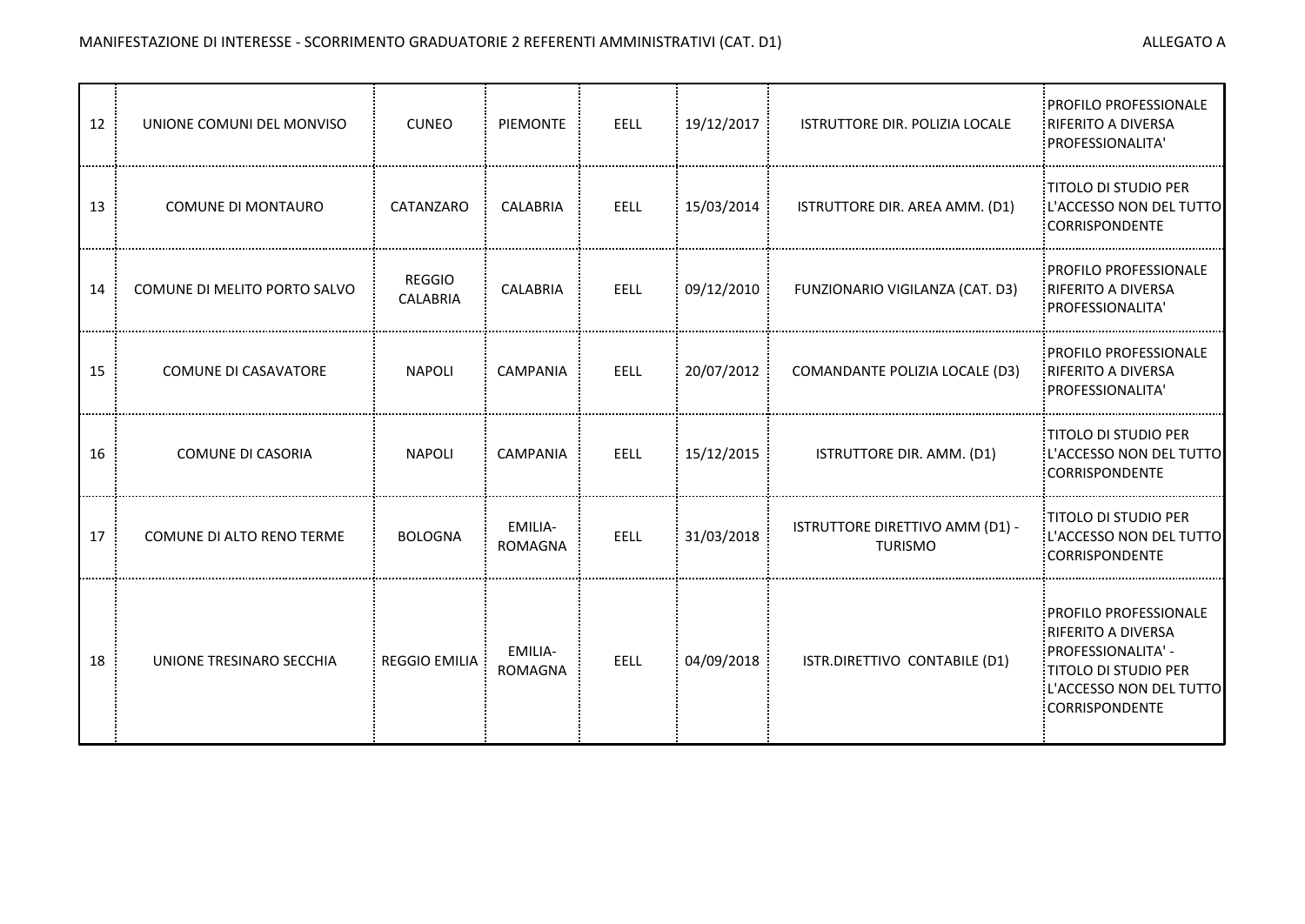| 19 | ENTE PARCO DEL GRAN PARADISO                                     | <b>TORINO</b>  | PIEMONTE          | EPNE             | 16/04/2012 | FUNZIONARIO AMM. (CAT. C1)       | <b>TITOLO DI STUDIO PER</b><br>L'ACCESSO NON DEL TUTTO<br><b>CORRISPONDENTE-</b><br>PROFILO PROFESSIONALE<br>RIFERITO A DIVERSA<br>PROFESSIONALITA'  |
|----|------------------------------------------------------------------|----------------|-------------------|------------------|------------|----------------------------------|------------------------------------------------------------------------------------------------------------------------------------------------------|
| 20 | ORDINE DEI MEDICI DI TORINO                                      | <b>TORINO</b>  | <b>PIEMONTE</b>   | <b>EPNE</b>      | 14/05/2018 | COLL. AMMINISTRATIVO (CAT. C)    | <b>TITOLO DI STUDIO PER</b><br>L'ACCESSO NON DEL TUTTO<br>:CORRISPONDENTE-<br>PROFILO PROFESSIONALE<br>RIFERITO A DIVERSA<br>PROFESSIONALITA'        |
| 21 | PARCO NAZIONALE APPENNINO<br>LUCANO VAL D'ANGRI<br>LAGONENGRENSE | POTENZA        | <b>BASILICATA</b> | EPNE             | 13/03/2015 | FUNZIONARIO AMM. (CAT. C1)       | :TITOLO DI STUDIO PER<br>L'ACCESSO NON DEL TUTTO<br>CORRISPONDENTE                                                                                   |
| 22 | ORDINE DEGLI AVVOCATI DI BRESCIA                                 | <b>BRESCIA</b> | LOMBARDIA         | EPNE             | 28/12/2016 | COORDINATORE DI SEGRETERIA (C1)* | <b>TITOLO DI STUDIO PER</b><br>L'ACCESSO NON DEL TUTTO<br>CORRISPONDENTE-<br>PROFILO PROFESSIONALE<br>RIFERITO A DIVERSA<br>PROFESSIONALITA'         |
| 23 | AGENZIA ICE (EX ICE - ISTITUTO<br><b>COMMERCIO ESTERO)</b>       | <b>ROMA</b>    | LAZIO             | <b>MINISTERI</b> | 30/04/2010 | FUNZIONARIO AREA III-F1 (EX C1)  | <b>TITOLO DI STUDIO PER</b><br>L'ACCESSO NON DEL TUTTO<br>:CORRISPONDENTE-<br>PROFILO PROFESSIONALE<br><b>RIFERITO A DIVERSA</b><br>PROFESSIONALITA' |